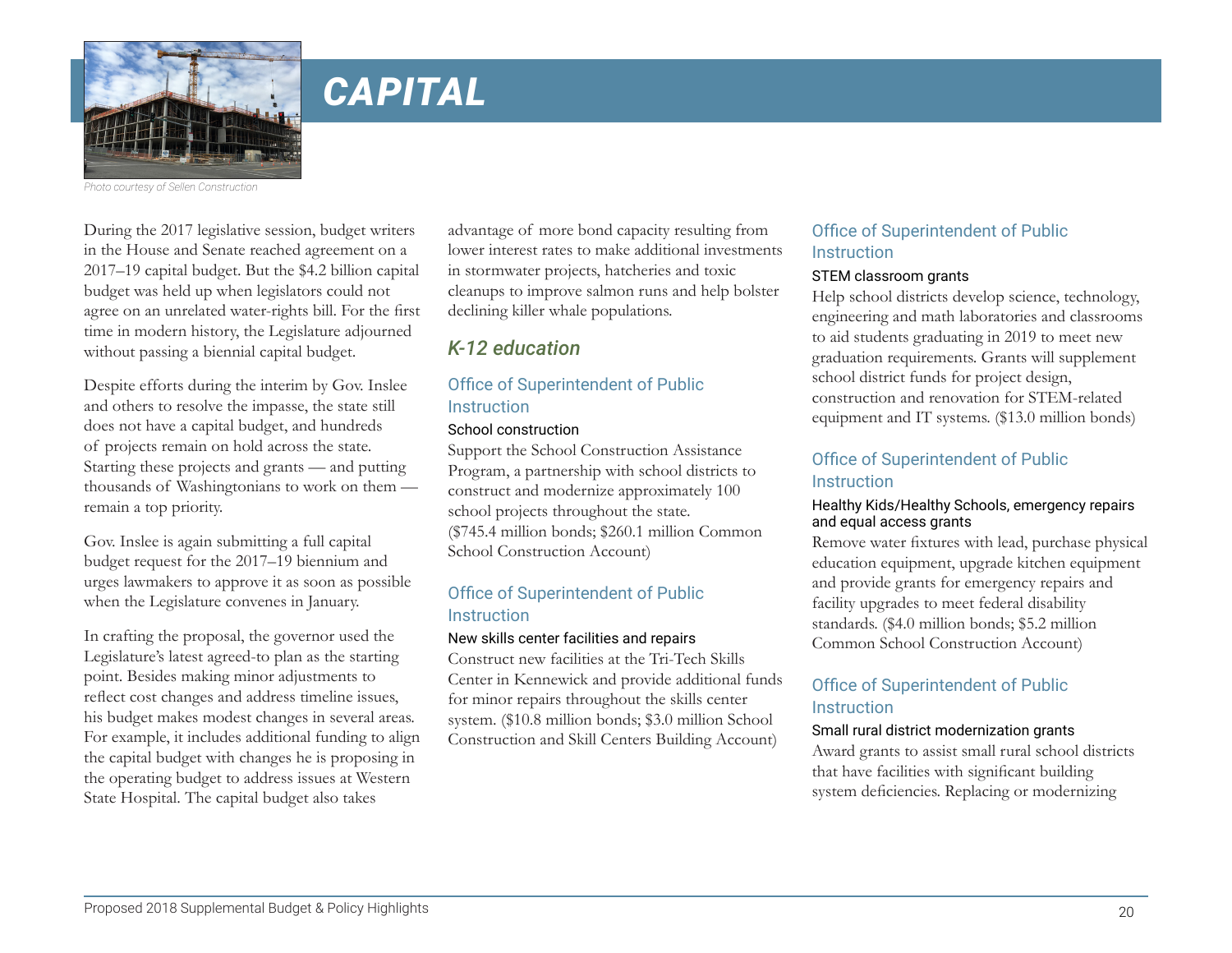the school facility through the school assistance program, instead of these grants, would present an extraordinary tax burden on property owners or exceed allowable debt for the district. (\$35.0 million bonds)

### *Mental health*

#### Department of Commerce

#### Mental health community capacity

Expand community placement for individuals in crisis and those needing long-term mental health treatment. Creates six crisis diversion or stabilization facilities, two drug and alcohol detox facilities, two enhanced service facilities and other placements for hard-to-serve patients. (\$65.6 million bonds)

#### Department of Social and Health Services

#### Additional forensic wards at Western State Hospital

Construct two new 30-bed treatment units adjacent to the Center for Forensic Services to address growing demand for competency evaluation and competency restoration services. (\$26.9 million bonds)

#### Department of Social and Health Services

#### Improvements at Western State Hospital

Consolidate and make improvements to the Western State Hospital campus to better treat patients. Preserves facilities, designs treatment and recovery space, and enhances campus safety and security. (\$13.3 million bonds)

### Department of Social and Health Services

Child Study and Treatment Center: Children's Longterm Inpatient Program capacity

Expand the Child Study and Treatment Center for children 5- to 18-years-old who are severely mentally ill. Current capacity is 47 beds, and this adds 18 beds. (\$12.9 million bonds)

#### Department of Social and Health Services

#### Improvements at Eastern State Hospital

Repair and remodel facilities for patient safety and other essential needs. (\$5.4 million bonds)

### *Housing and homelessness*

### Department of Commerce, Department of Ecology

#### Housing stock and buildable lands

Provide loans and grants for 1) building affordable housing projects; 2) studying how to overcome barriers to constructing innovative and high-quality low-income housing projects that are significantly less expensive to build than traditional housing; 3) cleaning up brownfield sites for affordable housing development; and 4) preserving approximately 284 homes through major building improvements and system replacements. These investments will serve a broad spectrum of vulnerable populations, including homeless people with chronic mental illness and individuals who are no longer receiving active treatment at a state psychiatric hospital; homeless families and individuals; farmworkers;

seniors; and individuals with special needs. (\$113.2 million bonds; \$10.0 million Washington Housing Trust Account)

### *Energy*

#### Department of Commerce

#### Clean energy

Award grants that develop, demonstrate and deploy technologies that save energy and reduce energy costs, cut harmful air emissions or increase energy independence for the state. Grants can also be used to modernize the electricity grid through projects that advance clean and renewable energy technologies. (\$40.6 million bonds; \$5.5 million Energy Efficiency Account)

#### Department of Commerce

#### Weatherization

Assist low-income households in all 39 counties in rehabilitating homes and improving home energy use. The program allows the state to maximize utility partnerships that offer payment arrangements and funding. (\$21.0 million bonds)

#### Department of Commerce

#### Energy efficiency and solar grants

Award grants to state agencies and local governments for projects that improve the energy efficiency of public facilities and street lighting, and install solar systems to reduce energy demand and costs. (\$5.5 million bonds; \$5.5 million Energy Efficiency Account)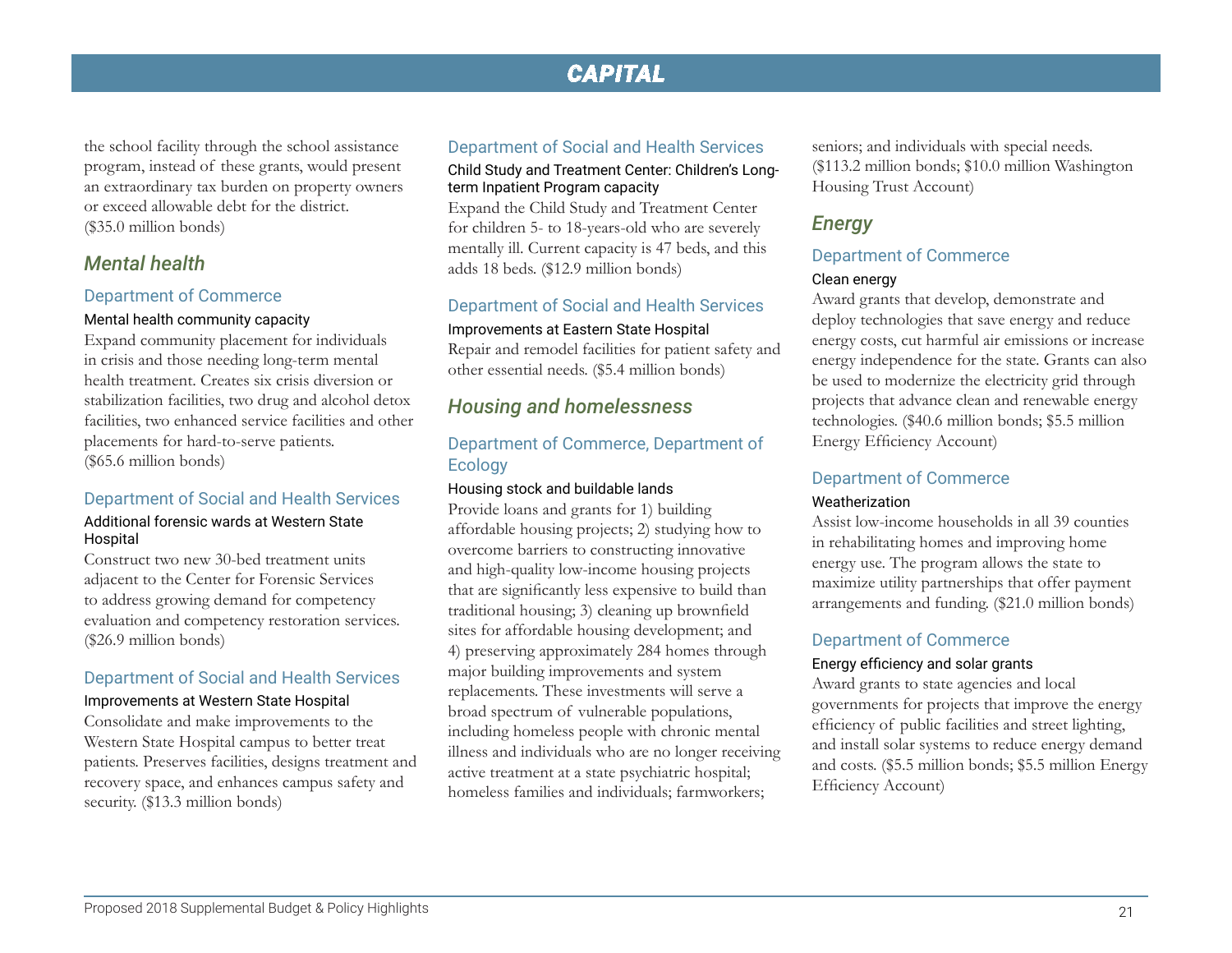### *Infrastructure*

### Department of Commerce, Department of Health, Department of Ecology

#### Water systems

Provide assistance to local governments to repair, replace and expand wastewater, stormwater and drinking water systems. (\$279.2 million bonds; \$360.0 million federal)

### *Public health*

# Department of Health, Office of Superintendent of Public Instruction

#### Lead remediation

Remediate known lead paint hazards in approximately 100 homes, child care facilities, rental properties and private schools to prevent harmful effects of lead exposure on young children. Replace water fixtures in public schools where testing indicates lead in drinking water. (\$2.6 million bonds)

### Department of Health

#### Public Health Laboratory

Add new wings to the State Public Health Laboratories in Shoreline to accommodate the requirement that it conduct 17 new health screening tests. As a regional resource, the lab screens for new diseases in Washington, California, Hawaii, Oregon and Alaska. (\$2.6 million bonds)

### *Public safety*

### Washington State Patrol

#### Fire Training Academy improvements

Advance training capabilities by replacing the structurally inadequate burn building with one that better withstands live-fire training exercises and promotes more efficient training. (\$7.5 million certificate of participation; \$3.0 million Fire Service Training Account)

### *Preservation of state assets*

Department of Social and Health Services, Department of Enterprise Services, Department of Corrections, other agencies

#### Various projects

Preserve state-owned facilities and protect the health and safety of staff, clients and visitors. (\$243.4 million bonds; \$169.0 million other funds)

## *Toxics and hazardous waste*

#### Department of Ecology, Washington Pollution Liability Insurance Agency Toxic cleanup

Award grants to local governments to clean up toxics sites and underground storage tanks to protect public and environmental health. The grants create jobs and promote economic activity by redeveloping contaminated sites. A total of \$27.7 million restores the 2016 supplemental budget reduction and keeps these important toxics cleanup projects moving forward.

(\$54.2 million bonds; \$8.5 million Model Toxics Control Accounts; \$28.8 Cleanup Settlement Account; \$12.7 million PLIA Underground Storage Tank Revolving Account)

### Department of Ecology

#### Hazardous waste reduction/coordinated prevention grants

Award grants to local governments for solid and hazardous waste plans for waste reduction and recycling programs, household hazardous waste collection and regulatory oversight. (\$10.0 million bonds)

### *Stormwater*

### Department of Ecology

#### Water supply, stormwater, flood protection and Southern Resident killer whale recovery projects

Award grants to tribes, local governments, state agencies and nongovernmental organizations for projects that restore natural conditions in floodplains; construct flood protection and stormwater systems that prevent pollutants from entering areas where Southern Resident killer whales are regularly present; and increase water supply to basins. A total of \$70.1 million restores the 2016 supplemental reduction and continues these important projects. (\$292.1 million bonds; \$10.0 million other funds)

- » Catastrophic flood relief \$60.0 million
- » Columbia River water supply development program – \$33.8 million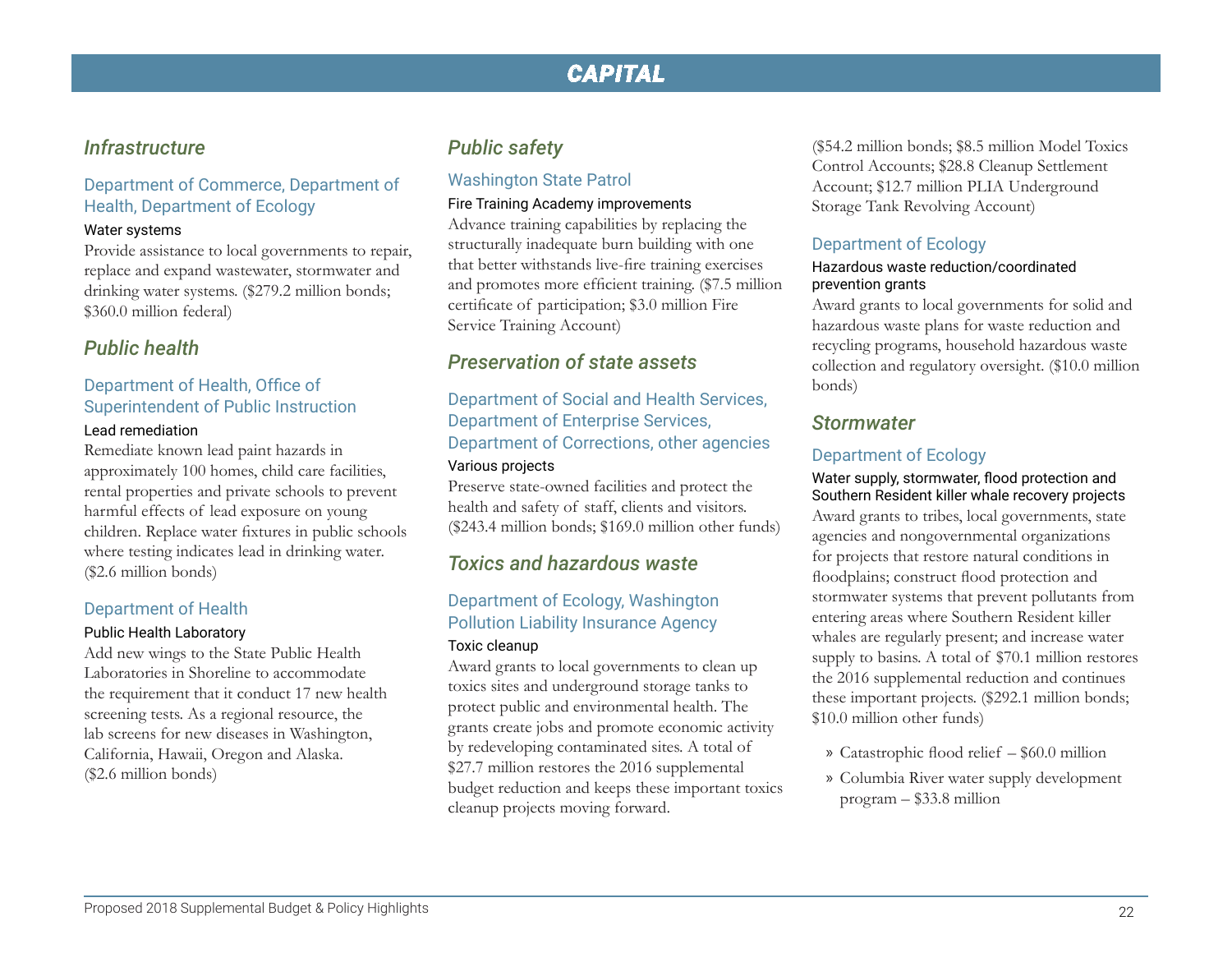- » Floodplains by design \$35.4 million
- » Othello water supply and storage \$1.0 million
- » Stormwater financial assistance program \$107.1 million
- » Yakima River Basin water supply \$31.1 million
- » Rural water availability \$20.0 million

### *Recreation*

#### Recreation and Conservation Funding Board

# Washington Wildlife and Recreation Program

Support habitat conservation, outdoor recreation, riparian protection, farmland preservation and trails. Includes grants to local governments and nonprofit organizations to construct or renovate outdoor facilities. (\$80.0 million bonds)

#### State Parks and Recreation Commission

#### Preserve assets

Build or improve restrooms, utilities and other park amenities to provide a better experience for state parks visitors. (\$50.3 million bonds; \$7.3 million other funds)

#### Department of Commerce, Recreation and Conservation Funding Board

#### Youth recreation programs

Build or renovate indoor and outdoor recreational facilities for youth. (\$11.0 million bonds)

### *Fish*

### Recreation and Conservation Funding Board Salmon recovery

Protect and restore salmon habitat by replanting stream banks and dikes, removing levees and acquiring pristine habitat in the Puget Sound basin and throughout the state. (\$67.7 million bonds; \$50.0 million federal)

### Department of Fish and Wildlife, Recreation and Conservation Funding Board

#### Fish passage barrier removal

Ensure compliance with federal regulations and state priorities by constructing hatchery water intakes and fish screening and related hatchery infrastructures. Provides \$25.0 million in grants to local, tribal and private entities and small forest landowners for fish barrier removal and coordinating a statewide strategy. Also provides \$12.5 million for coastal restoration grants for watersheds; creek, prairie and wetlands conservation and restoration; barrier removal; and culvert corrections projects. (\$58.2 million bonds)

- » Minter Minter hatchery intakes \$6.5 million
- » Samish hatchery intakes \$4.9 million

#### Department of Fish and Wildlife

#### Hatcheries production and Southern Resident killer whale recovery projects

Design, construct and renovate hatcheries and related infrastructures to meet new fish culture rearing standards and improve fish and water inventories. This will further increase prey for

Southern Resident killer whales as well as ensure recreational fishing opportunities in rivers and lakes throughout the state. (\$25.8 million bonds)

- » Hoodsport hatchery pond renovation \$4.8 million
- » Kalama Falls hatchery raceways and pollution abatement design and permit – \$1.0 million
- » Clarks Creek hatchery rebuild \$11.4 million
- » Hurd Creek hatchery \$800,000
- » Southern Resident killer whale recovery projects – \$1.0 million
- » Naselle hatchery renovation \$8.0 million

### *Forest fires*

### Department of Natural Resources, Department of Fish and Wildlife

#### Hazard reduction

Reduce forest fire hazards on state trust lands and high-risk private noncommercial timber lands, including forest health thinning on 10,000 acres of Department of Fish and Wildlife lands. The work includes prescribed burning of up to 7,000 acres per year. (\$18.0 million bonds)

### *Early learning*

#### Department of Commerce

#### Early learning facility grants

Award facility construction and renovation grants to current and potential providers in the Early Childhood Education Assistance Program and the